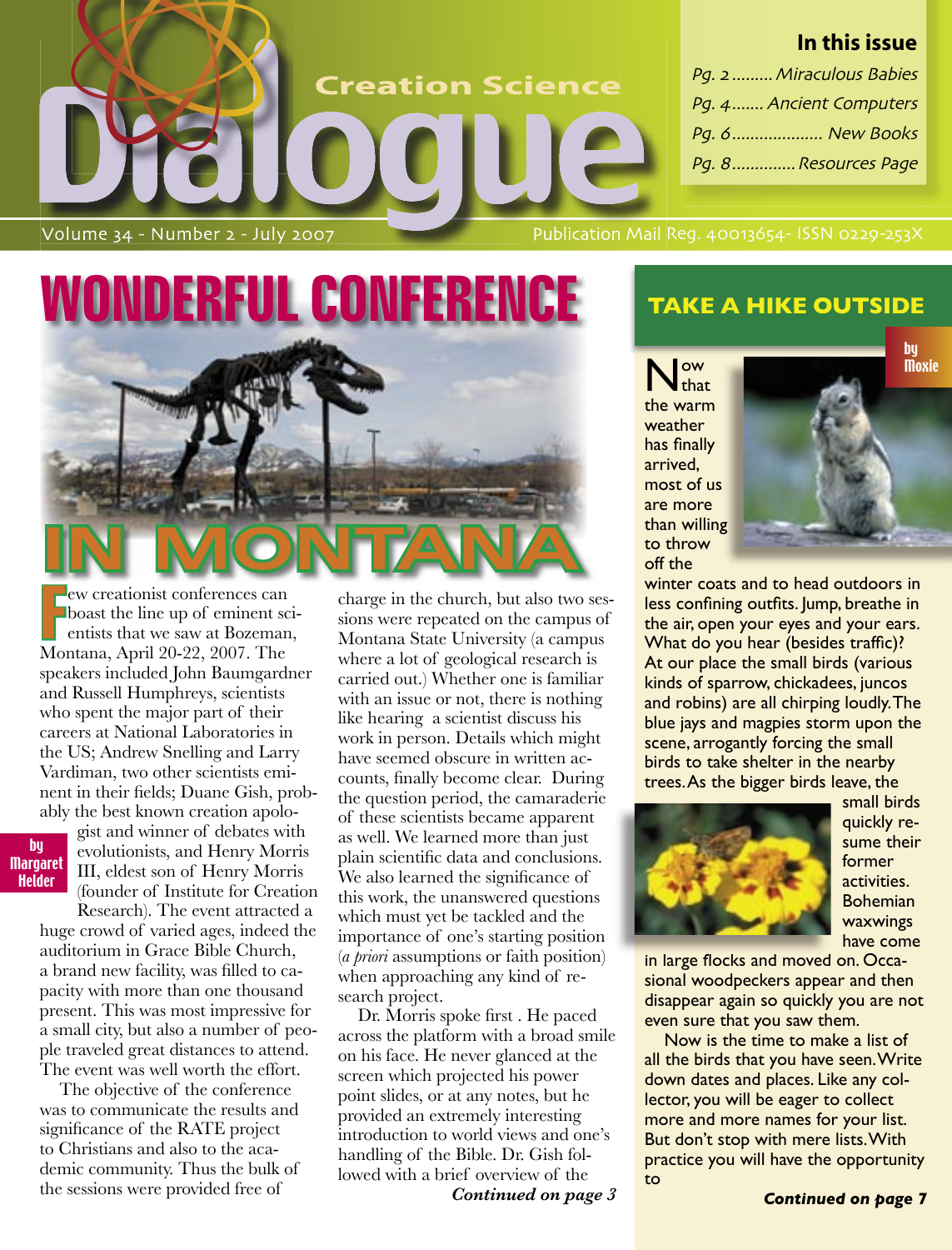# **Good Viewing, Great Information**

fter watching the video *Fearfully and Wonderfully Made*, I couldn't help exclaiming to my sister, husband, mother and anyone who would **Good** listen: "You *have* to watch this fascinating video!" As the mother of two young children, I was captivated by this video presentation which explores the miraculous complexities of life before birth. "Did you know ….?" I exclaimed as I referred to all sorts of aug<sup>1</sup>

details which I had either forgotten, or never knew, about the development of new life in the womb.

In this video, anatomist Dr. David Menton, leads us on a captivating journey through the human reproductive system as he describes the processes from the

release of an egg, to conception, to birth. Through the steps necessary for new life, Dr. Menton discusses the many possible problems that are so wonderfully solved – these he points out are examples of irreducible complexity. A system which is "irreducibly complex," is one which will not work





if any one component is missing or malfunctioning. Without these clever solutions, new life would not be possible. Chance processes could never have resulted in the complex and carefully orchestrated system necessary for a baby to be born. Dr. Menton sheds light on the awe-inspiring design and declares that we are "fearfully

and wonderfully made"

(Psalm 139: 13-14).

Not only is Dr. Menton an expert in this field, he has a Ph.D. in cell biology, has served as a biomedical research technician at the Mayo Clinic and as an associate professor of anatomy at Washington University School of Medicine, but he is also a dynamic and humerous speaker. In addition, diagrams, animation, ultrasound stills and scanning electron microscope images make the information easy to understand. (Female interior anatomy only is illustrated in ultrasounds images and diagrams.)

Anyone interested in human biology and, of course, in babies will find this video exciting. High school

**It's over** 

students, who are studying reproduction, will benefit greatly from watching the **there Mom ...the dvd!!**

presentation. Biology teachers will find this to be a very useful and tasteful tool for inspiring students' interest in this area as well as communicating the concept of irreducible complexity.

*Fearfully and Wonderfully Made.*  Answers in Genesis. 2005. DVD 63 minutes.



**Volume 34 / # 2 / Summer 2007** -------------------------------------------------

*Creation Science Dialogue* is a quarterly publication of the Creation Science Association of Alberta (CSAA). Its purpose is to discuss the creation model of origin in terms of scientific details. *Subscription for 1 year \$8.00*

----------------------------------------------

Return undeliverable Canadian addresses to: PM 40013654 *Creation Science Dialogue* Creation Science Association of Alberta 5328 Calgary Trail Suite 1136, Edmonton, Alberta T6H 4J8

#### **Other Creation Science Associations**

*-----------------------------------------------*

(see also www.creationinfo.com)

- ▲ Creation Science of Saskatchewan Inc. P. O. Box 26 Kenaston, SASK. S0G 2N0
- ▲ Creation Science Association of British Columbia (B.C.) Box 39577, White Rock P.O. White Rock, BC. V4B 5L6
- ▲ Creation Ministries International 5 - 420 Erb Street West Waterloo, ONT, N2L 6K6
- ▲ Creation Science Association of **Ouebec**  CP63, Succ. Youville Montreal, Quebec, H2P 2V2
- **▲ Institute for Creation** Research 10946 Woodside Ave. N. Santee, CA. 92071
- ▲ Creation Research Society Van Andel Center 6801 North Highway 89 Chino Valley, AZ. 86323 - 9186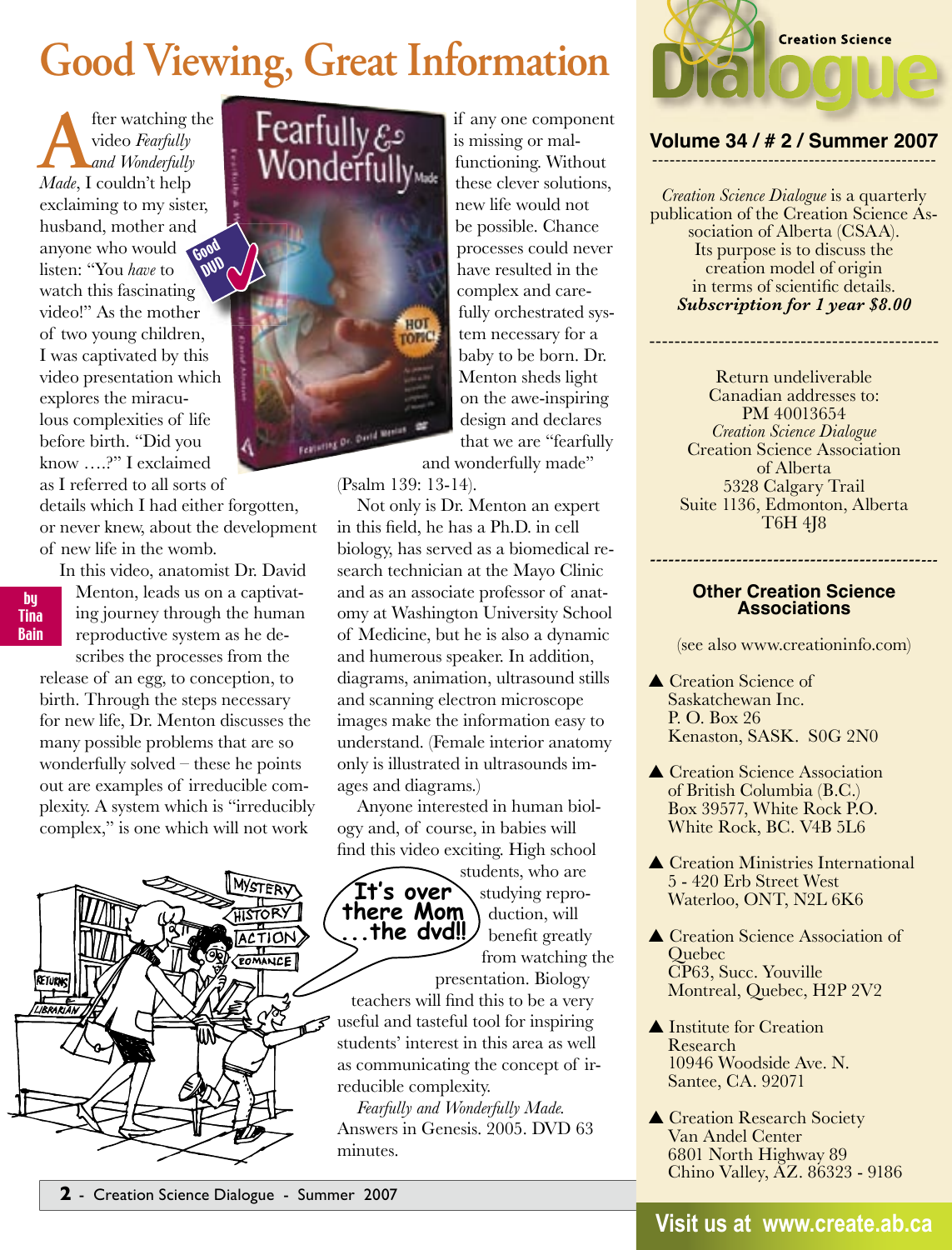# **WONDERFUL CONFERENCE**

#### *Continued from page 1*

geologic column and sudden appearances of organisms in the fossil record. Age and retirement have had little impact on this amazing gentleman.

Saturday morning Dr. Vardiman introduced the RATE (radiometric age of the earth) proj-



Impressive table of speakers at Montana Conference Left to right: Doctors Larry Vardiman, Henry Morris II, Russel Humpreys, Andrew Snelling and John Baumgardner

the morning for these sessions! There

ect. Dr. Humphreys followed with the topic "Helium diffusion dates rocks at 6000 years." Next Dr. Snelling followed with "Rocks contain evidence for accelerated decay" and lastly Dr. Baumgardner finished off the morning with carbon 14 evidence in coal and diamonds. Just as everyone's head was ready to burst from information overload, the church served pizza (two huge pieces each), fruit, home made cookies and beverages to the assembled throng. After lunch Dr. Vardiman discussed the impact and issues connected with the RATE project. After that Dr. Morris discussed the authority of God's word. Next a panel discussion entertained written questions from the floor. The afternoon concluded with two more lectures, one on cosmology by Dr. Humphreys and one on Mount St. Helens by Dr. Snelling (based on work by Dr. Steven Austin.)

Dr. Humphreys presented his work on helium diffusion. The audience of about 80, included some faculty

and students from the university as well as a few familiar faces from the conference. Following the presentation, Drs. Baumgardner, Snelling and Humphreys answered questions. The first question was from an irate faculty member. He questioned the integrity of these scientists whose names were included among the authors of science publications which cited long age estimates. Dr. Baumgardner explained that his model for plate tectonics can be applied in terms of fast processes or slow, so ages derived depend on input to the model. Anyone using his model however would usually put the designer of the model among the list of authors. The other panel members cited similar circumstances.

Two faculty members objected to the fact that more than a million dollars was raised from sympathizers to pay for the research. The questioners suggested that this was "lining the pockets" of these scientists rather than paying for expensive laboratory analyses. The questioners did not seem to feel that creationists should be allowed to raise money for research. Nobody discussed the helium diffusion project which had been presented. One man

however wanted to know if it was appropriate to draw a supernatural conclusion from the study. The panel replied that as the questions asked in the project, and the predictions made, were based on this premise, and as there is no natural explanation, such a conclusion could scarcely be avoided. Michael Oard, one of the organizers later told us that some in the audience stayed long after the official session was concluded, so there was extensive dialogue between the ICR scientists and members of the university community.

On Sunday morning Pastor Bryan Hughes preached on Genesis chapter one. Later we heard Dr. Baumgardner discuss the status of natural selection as an explanation and mechanism for evolution. His lecture was largely based on the work of John Sanford (see review of *Genetic Entropy* 

In the evening my husband and I attended the session at University of Montana. My husband initially read the program incorrectly and would have had us there at 7 in



*& the Mystery of the Genome. )* Altogether we had heard wonderful lectures on a wide variety of topics. Congratulations to all involved with this first rate RATE conference!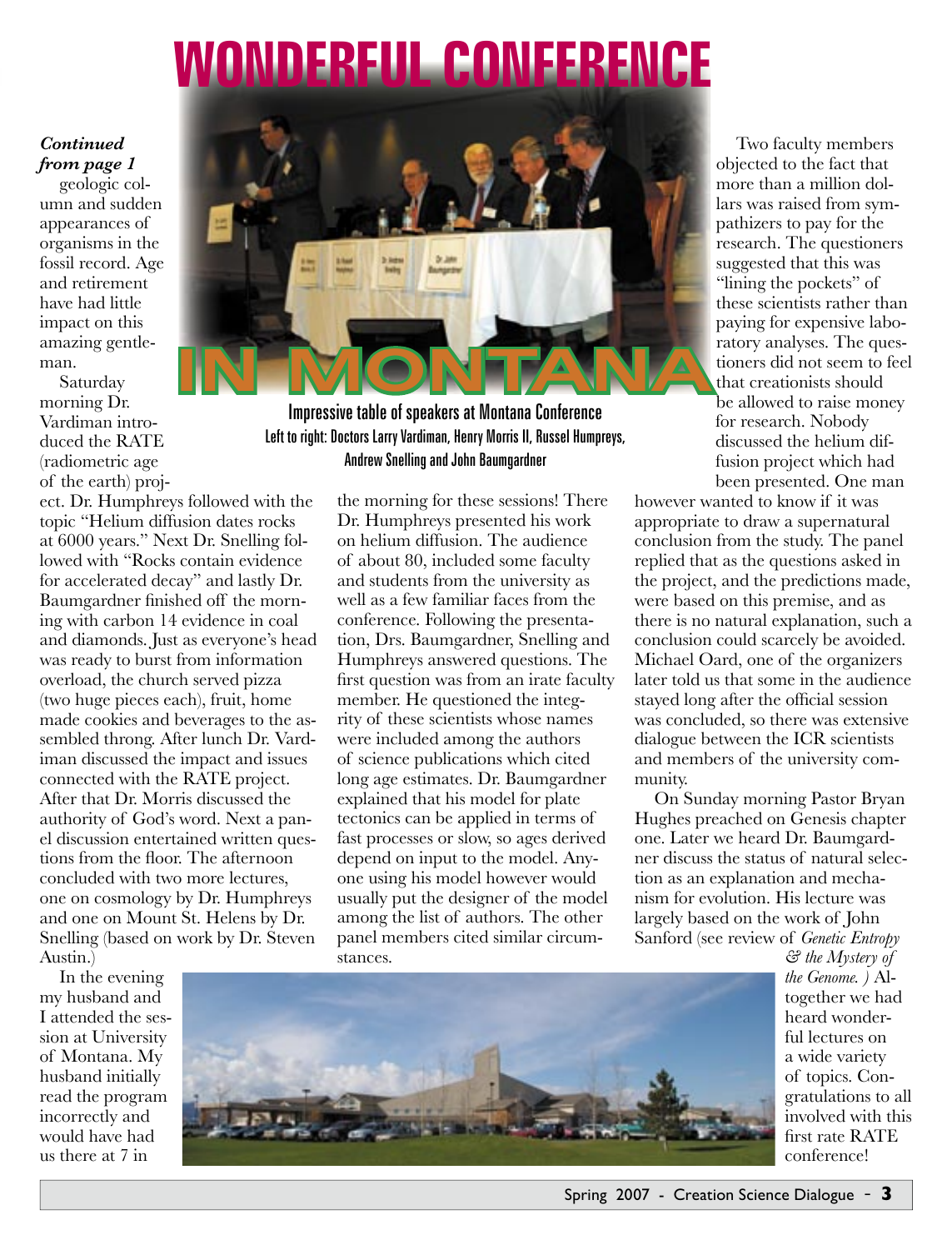s a society, it is obvious that we are very impressed with the sophistication of our modern technology. It is also evident that the theoretical basis for this technology is fancy mathematics. Not surprisingly then, althoug s a society, it is obvious that we are very impressed with the sophistication of our modern technology. It is also evident that the theoretical basis for this technology is fancy mathematics. Not surprisingly then, alconsider our society to be advanced both in terms of knowledge base and physical know how. At the same time however, we tend to be very disparaging of ancient societies. Evolutionary preconceptions certainly lend themselves to the idea that ancient

> peoples were primitive, with few skills and even less understanding. Sometimes however we discover details about ancient peoples that

> > Ø

ہ ه

 $\circ$ 



shake our feelings of superiority.

The discovery of an ancient analog computer (mechanical rather than digital), designed

digital), designed to calculate positions of

the bodies in our solar system, is a case in point. When Dr. Derek J. de Solla Price, Avalon Professor of the History of Science at Yale University,<br>announced in 1974 his interpretation of the<br>nature of this mechanism, the academic world<br>ignored his claims. He had studied the artifact fo<br>almost twenty five years, but 'i announced in 1974 his interpretation of the nature of this mechanism, the academic world ignored his claims. He had studied the artifact for almost twenty five years, but 'informed' people knew he could not be correct. The mechanism, after all, was probably designed about 150 BC. Ancient people could not be that sophisticated, or could they?

Maybe we should not be surprised by this new indication of ancient *savoire faire*. We are all familiar with various wonders produced by the ancient world. The new discovery of ancient ingenuity came about as a result of the discovery of a shipwreck. During the spring of 1900, a Greek sponge diver discovered the remains of an ancient cargo ship in 42 m of water. This was near the island of Antikythera, halfway between the islands of Crete and Kythera which lies just south of the south eastern tip of the Peloponnesus Peninsula. This wreck yielded a stunning collection of bronze, marble statues, pottery, glassware, jewelry and coins. Based on the coins, scholars estimate that the ship sank around 65 BC. Among the items recovered was a badly corroded and encrusted object which seemed to consist of gears.

The delicate process of cleaning the strange artifact proceeded slowly. It was not until the early 1950s that British science historian Derek J. de Solla Price began to investigate this artifact. He published several articles suggesting that the mechanism must be a clock or a computer. In the early 1970s he and Greek nuclear physicist Charalampos Karakalos, made X-ray and gamma ray images of the fragments. In 1974 Dr. Price published a major paper which argued that we should rethink our views on ancient Greek technology. The academic community however was not in the mood for such ideas. Many scientists were still contesting Immanuel Velikovsky's views on ancient history, so they greeted Dr. Price's paper with hostility or ignored it altogether. Dr. Price died in 1983, his work unappreciated. Interest in the mechanism however did not die out forever.

In the 1990s, Michael Wright, curator of the Science Museum in London, and Allan Bromley, a computer scientist at Sydney University (Australia) discovered a common interest in the mechanism. Bromley wanted to study the artifact with X-ray tomography , which produces a series of virtual cross-sections of the device from top to bottom. Wright built a crude tomography machine in Greece and 700 images were collected. Wright has been working on a reconstruction ever since.

More recently, Mike Edmonds, an astrophysicist from Wales, and Tony Freeth, an English mathematician turned film-maker, undertook to produce a documentary on the mechanism. They managed to secure support from the British firm XTEC, experts in computer-assisted tomography, as well as help from Hewlett-Packard. The latter company had developed a method for reading cuneiform tables so eroded that computer images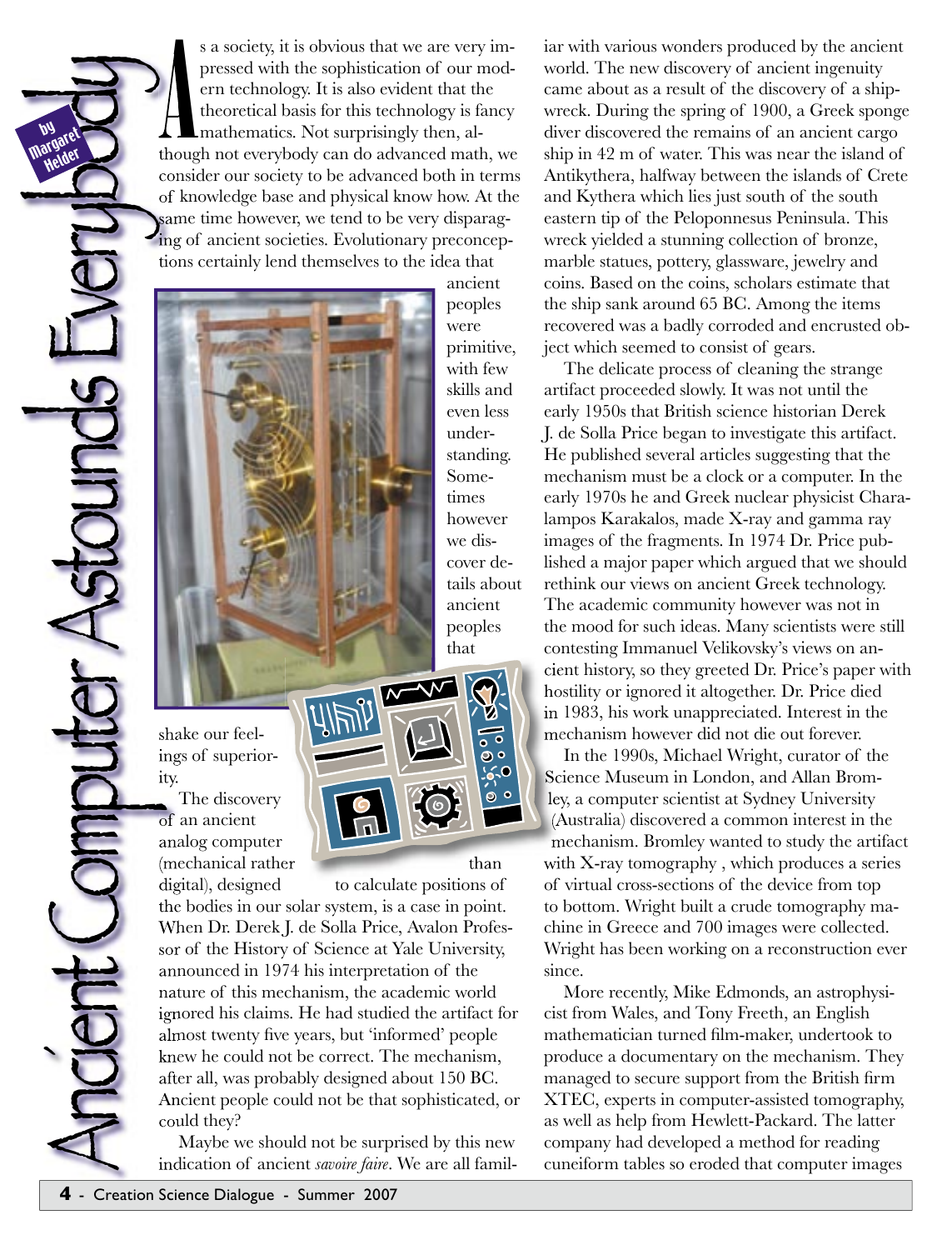had to piece the parts together. In the fall of 2005, the fancy equipment arrived in Greece and images were collected. The results of this study were published in *Nature*, the Nov. 30/06 issue which includes two commentaries (pp. 534-38; 551-52) and the technical article (pp. 587-91). It turns out that this mechanism was indeed a computer of astonishing precision and beauty.

Research in ancient writings reveals that the Roman consul Cicero,

in the first century BC, referred to such a device. He declared that it could be used to track the course of the sun, moon and five planets both across the sky and through time. For various reasons, scholars now conclude that this device was designed by Hipparchus of Rhodes about 150 BC.

According to the new study, the device consisted of 37 gears of various sizes. As a handle was turned, the ratios of the gear wheels would cause a pointer to indicate the varying motion of the moon relative to earth. The technical article declares that the mechanism "shows great economy and ingenuity of design. It stands as a witness to the extraordinary technological potential of Ancient Greece..." (p. 591) One of the sophisticated features was a pin and slot device which allowed one gear to move faster or slower relative to its position on another gear. One commentary points out: "As the bottom wheel turns, this pin pushes the top wheel round. But because the two wheels aren't centred in the same place, the pin moves back and forth within the upper slot. As a result, the movement of the upper wheel speeds up and slows down….." (p. 536)

Another remarkable feature was the number of teeth on the gears. This seems to have been precisely calculated. Two gears have 53 teeth each, an awkward number to divide into the circumference of a circle (especially when the teeth are being cut by hand). This number however was specifically designed to dovetail with two differently calculated lunar cycles, the Metonic which consists of 235 lunar months (fitting into 19) years) and the Saros cycle (a period of 223 months). Four Metonic cycles less one day, or 940 lunar cycles, equal 76 solar years. The Saros cycle, on the other hand, was used to predict

solar and lunar RA eclipses. The 53 toothed gears fit both lunar cycles "which are the bases for all the prime factors in the tooth counts of the gears." (p. 591) Nothing was left to chance or simple convenience.

Thus in the design of this mechanism, the ancients demonstrated detailed knowledge of astronomical cycles, fancy mathematics and precise workmanship. Modern scholars believe that the Antikythera Mechanism incorporated the theories of Hipparchus who lived in Rhodes about the time this device most likely was invented. This brilliant Greek astronomer and mathematician developed complex theories involving plane trigonometry to explain the relative motions of celestial bodies such as the moon. The interest of the ancients

seems to have been knowledge for its own sake, as a way to demonstrate and appreciate the beauty of the heavens. There does not seem to have been a specific practical use for the device.

Obviously there has been no evolutionary ascent of mankind. Indeed probably the reverse is true. Ancient mankind may well have been more fit and even more intelligent than we are. As John Sanford's book suggests (see review), mankind has probably

> suffered a continual decline since the fall of man. The ancients managed to discover and invent amazing things in spite of the fact that they had little prior learning upon which to build their discoveries. Donald Chittick, in his book *The Puzzle of Ancient Man,* describes many won ders of the ancient world, including the Antikythera mechanism. (A new edition of this popular book is now available from CSAA). ers of the ancient worl<br>ncluding the Antikyth<br>mechanism. (A new e<br>tion of this popular be<br>s now available from<br>SAA).<br>An amusing postscript<br>story involves the loca<br>of a unique model of<br>nt mechanism. It turns<br>model of the An

Ôm

An amusing postscript to this story involves the location of a unique model of this ancient mechanism. It turns out that a model of the Antikythera mechanism is displayed in a museum devoted to the development of the modern computer. This museum, located in Bozeman, Montana, traces the development of codes and the transmission of information. It begins with ancient hieroglyphics and proceeds to the printing press, mechanisms to automate patterns in woven fabric, typewriters, systems for solving encrypted messages, calculators, computers (and space travel), and finally the DNA molecule. This places our genetic code squarely in a category with other designed systems! So if you go to Bozeman, do not miss the American Computer Museum. You will learn a lot.

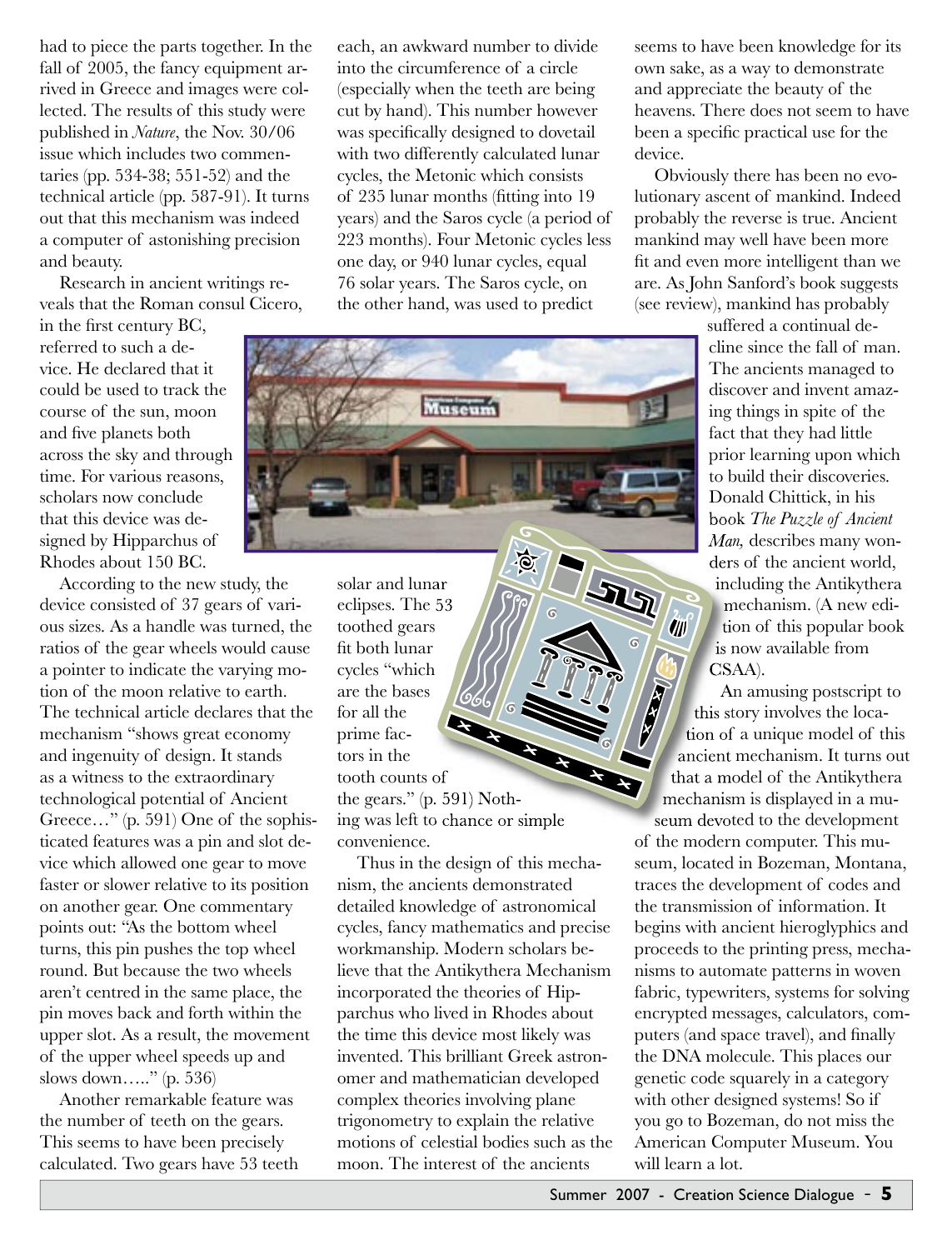## Learning from the RATE Project



One does not have to be a<br>scientist with an advance<br>degree in physics or geolet scientist with an advanced degree in physics or geology to appreciate the relevance of recent studies on the radiometric dating of rocks and biological materials. The book *Thousands… not Billions* and the DVD of the same name, are designed to communicate to the general public the results of recent research which fit a young age for the earth. Despite the fact that the book is written to communicate to interested but non technical readers, some additional help with the concepts cannot hurt. This is particularly true for junior high students who are studying earth science, or high school students who are studying chemistry. Thus the Institute for Creation Research has recently published a user friendly study guide to accompany *Thousands… not Billions,*  written by Don DeYoung, also author of the book.

Each chapter in the original book is treated separately in the study manual. Chapter objectives and an outline of the material are provided in point form. This is followed by an overview of the chapter in paragraph form. Significant terms are listed and questions about the implications of the chapter and review questions on specific details follow. Answers immediately follow as well as recommendations for additional resources. For some chapters, activities (experiments) are recommended with forms to fill

in data. Where appropriate, graphs and diagrams from the research are included. This manual turns a popular discussion of a difficult but important subject into an interesting teaching tool and learning project. Recommended for educators and their students, and for all who want a user friendly guide to the book which discusses the results of the RATE project.

Don DeYoung. 2006. *Study guide: Thousands … not Billions.* ICR. 64 pages. (see back page)

## WHY EVOLUTION has no Future



Biology is a changed discipline<br>since the advent of the human<br>genome project. Now scientist since the advent of the human genome project. Now scientists have detailed molecular DNA codes for many important organisms. DNA, of course, is the genetic information which provides for inheritance, development and mature life processes of each organism. It is reasonable to ask what impact this new information has for our understanding of origins. Does the new information have any implications concerning evolution or creation and if so, what are they? John C. Sanford, a geneticist who spent his career in traditional plant breeding and also in biotechnology, is extremely qualified to discuss these issues. His recent book *Genetic Entropy and the Mystery of the Genome* answers these questions.

As with so many issues, this one

involves a discussion of details. The story is indeed in the details. The author however has developed some metaphors such as user manuals for little red wagons, cars, jets and a spaceship, which make it easier to understand the concepts. Nevertheless, the main significance of this book is for the university student and the reader educated in science, who has encountered (or soon will encounter) evolutionary arguments derived from genomic studies. It is obviously very important for everyone to understand what the issues are and where the evidence points.

Dr. Sandford's arguments are exceptionally clear. He discusses the nature of mutations, how selection works or does not work, and the future of humanity based on these processes. The picture he paints is one that is most discouraging to evolution. His discussion includes many papers from the establishment scientific literature as well as computer generated projections and graphs based on these data. He also discusses the major arguments which evolutionists use to deal with these data.

This book is a clear demonstration that the genome data fit the creation model and provide a strong argument against (some would say refutation of ) the evolution model. A basic ability to handle mathematics as well as an understanding of population genetics are definitely assets when reading this book, but the message can also be understood in terms of instruction manuals for vehicles such as the spaceship "Phenome." It is to be hoped that this book is but one of a long string of books yet to appear, which will deal with specific topics in science.

J. C. Sanford. 2005. *Genetic Entropy & the Mystery of the Genome.* Elim Publishing. New York. 208 pages. (see back page)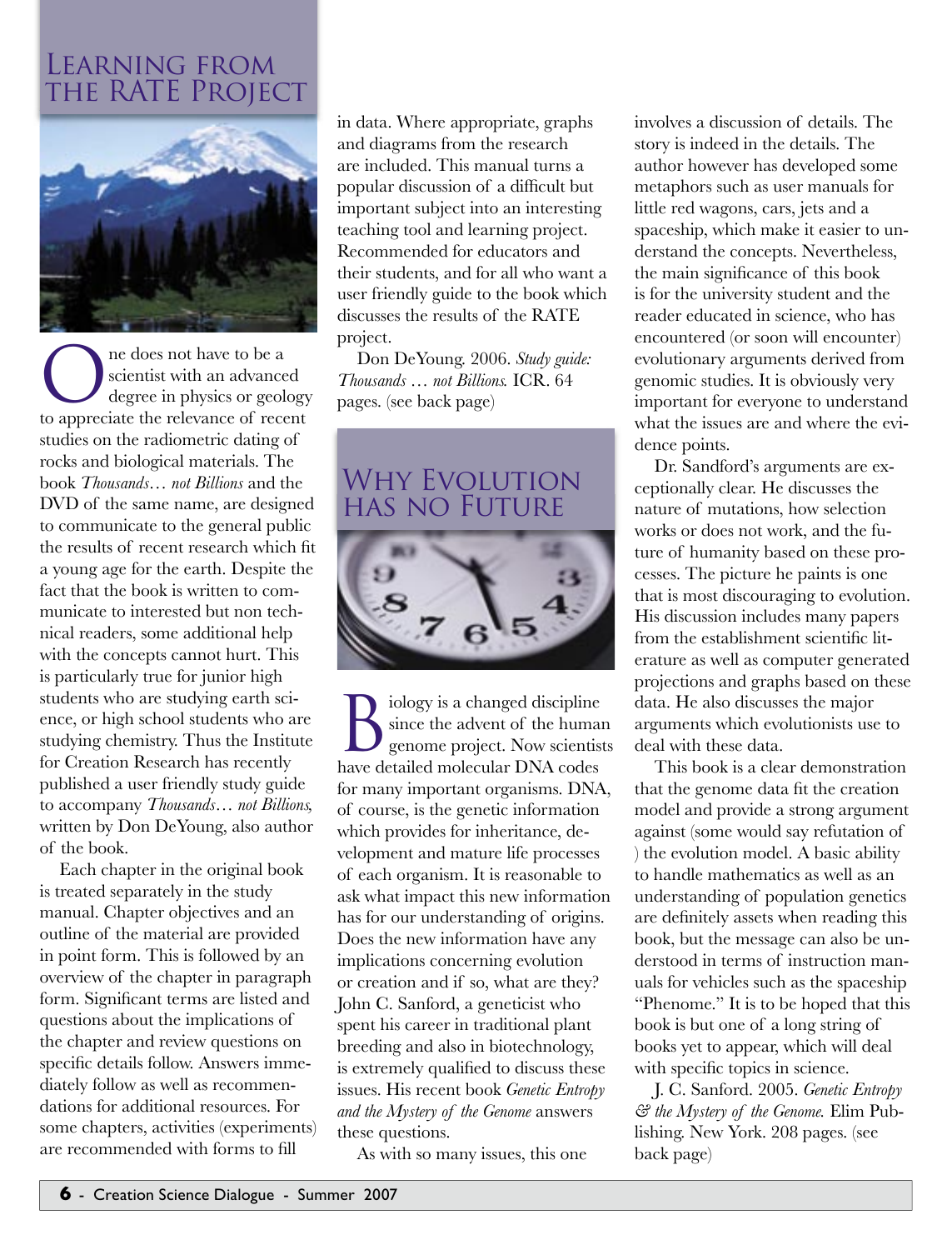#### **TAKE A HIKE OUTSIDE**

*continued from page 1*

Show the birds eat and how they behave.<br>The robins in our backyard have been eating rot<br>This seems like a good The robins in our backyard have been eating rot-

ten crab apples. This seems like a good idea since it is so cold that earth worms must be hard to find near the soil surface. So we learn something new about robins, that they make do with other foods when they have to.

The chickadees in our yard seem to be very bright and enterprising and their songs are wonderful. They collect seed from bird feeders when it is too dark for other small birds to see. Indeed chickadees rush in to situations where sparrows fear to tread. The juncos scuff the ground for seed as do the white crowned sparrows. House sparrows are able to feed on the ground too. They also feed at bird feeders but anything that suggests the shadow of a predatory bird (it might just be another bird feeder), will scare them away.

Nature is actually full of interesting things to learn about and to collect. How about looking for abnormal enlargements on plant leaves and stems? These are often insect galls, growths

caused by an insect which is developing inside the enlarged tissue. Galls can be found in willow leaves and stems, rose leaves, oak leaves and stems, goldenrod stems and plenty of other plants. Why not collect some galls? You could carefully cut them open to see if the insect is still inside. Think about how the insect is able to affect the growth of the plant in such a way that a nice home with good food inside develops for the insect. It is a wonderfully coordinated system from the insect's point of view.



Speaking of wonderfully designed systems, have you ever found your clothes covered with weed seeds like burrs, which cling in such a determined fashion because of their myriad tiny hooks? From the seed's point of view, this is a wonderful method of spreading its offspring. The fancy term for this process is "seed dispersal." Some seeds like maple keys have tiny wings to enable them to spiral down and outward from the tree. offspring.The fancy term<br>this process is "seed dis<br>sal." Some seeds like ma<br>keys have tiny wings to<br>ble them to spiral down<br>d outward from the tree.



Many plants have wind dispersed seeds. Dandelions and thistles spring to mind. Use your eyes and your problem solving skills

to identify different methods of seed dispersal. Collect and label the seeds. (Some might have been spread through the intestines of animals like squirrels!) Each mechanism is a design feature whose purpose is to enhance the survival of that plant kind. There are so many design features in nature. It is amazing what you can learn simply by paying attention

The squirrels, skunks, jack rabbits and coyotes or whatever else live near your place, are all wonderfully

designed to survive and produce young. Sit still for a few minutes, if your can, to observe these wonderful creatures in action. Why not write a reflective piece about your observations. Next year you can compare your observations with what happened this year. Some naturalists make their living writing books about their experiences and observations in nature. Maybe you can too!